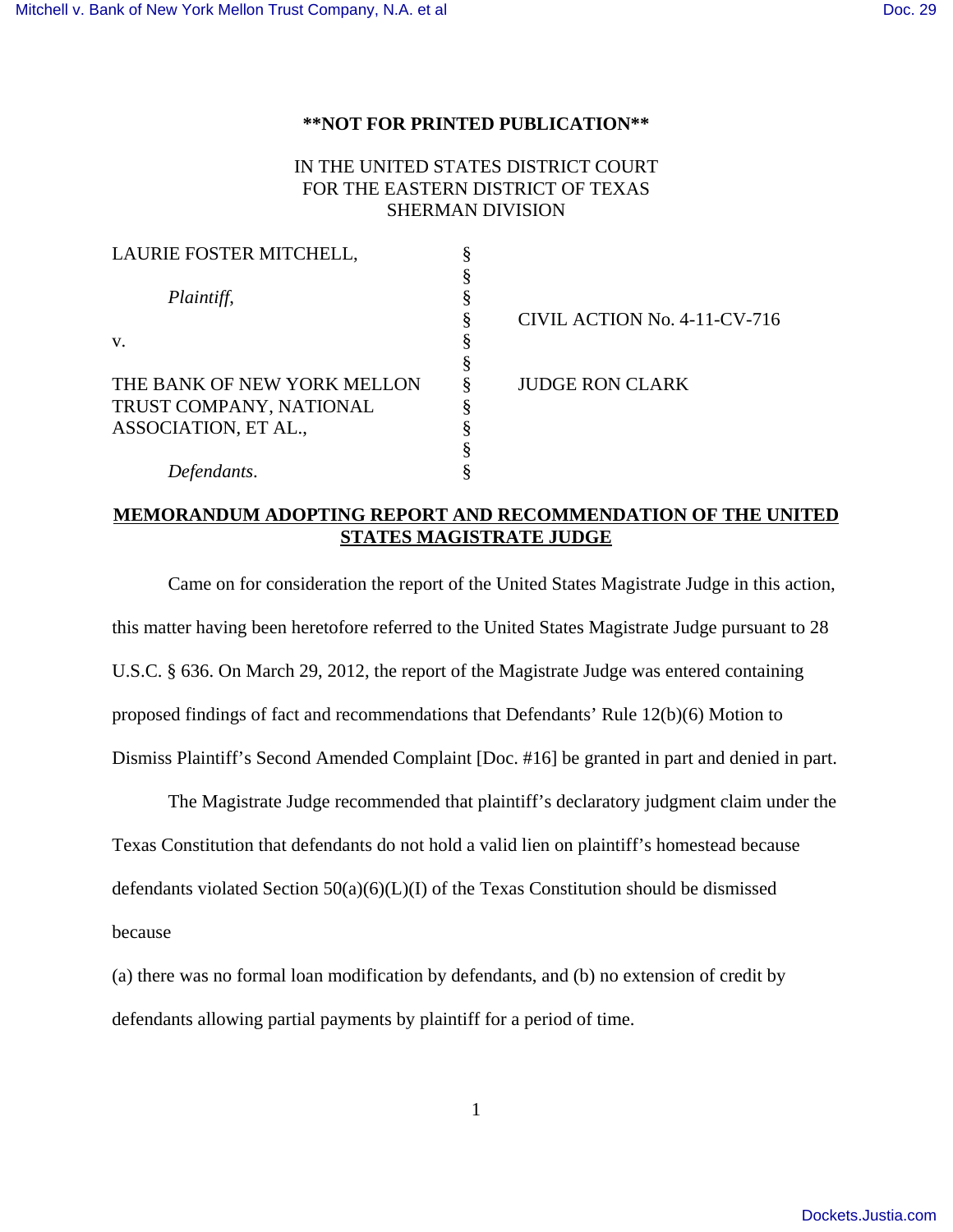Plaintiff first objects to a statement the Magistrate Judge made in the portion of the Report and Recommendation that was favorable to Plaintiff and partially denied Defendants' 12(b)(6) motion. Presumably Plaintiff could have expounded on her objection to the ruling in her favor to convince the court that the entire case should be dismissed. However, the objection is not relevant to the issue at hand: was the Magistrate Judge correct in recommending dismissal of of the part of Plaintiff's request for a declaratory judgment that was based on constitutional grounds? That objection is denied.

Plaintiff also objects, asserting that the Magistrate Judge's recommendation that plaintiff's Texas Constitutional claim should be dismissed should not be adopted by the Court because (a) no formal loan modification is required for a violation of Section  $50(a)(6)(L)(I)$  of the Texas Constitution, and (b) no extension of credit by defendants allowing partial payments for a period of time is required for a violation of Section  $50(a)(6)(L)(I)$  of the Texas Constitution.

Plaintiff's argument that the defendants violated Section  $50(a)(6)(L)(I)$  is premised upon her allegation that "in 2009 and 2010, GMACM ... agreed to accept and in fact accepted periodic installments from plaintiff of \$875, less than monthly, in amounts which were not substantially equal to the successive periodic installments due under the Texas Home Equity Note of \$1,426.44."

The Magistrate Judge properly concluded that "Plaintiff fails to allege facts that would support a plausible violation of Section  $50(a)(6)(L)(I)$ ." Plaintiff urges that "[a]ll that is required for a violation of Section  $50(a)(6)(L)(I)$  is a change in the agreed installment payments which

2